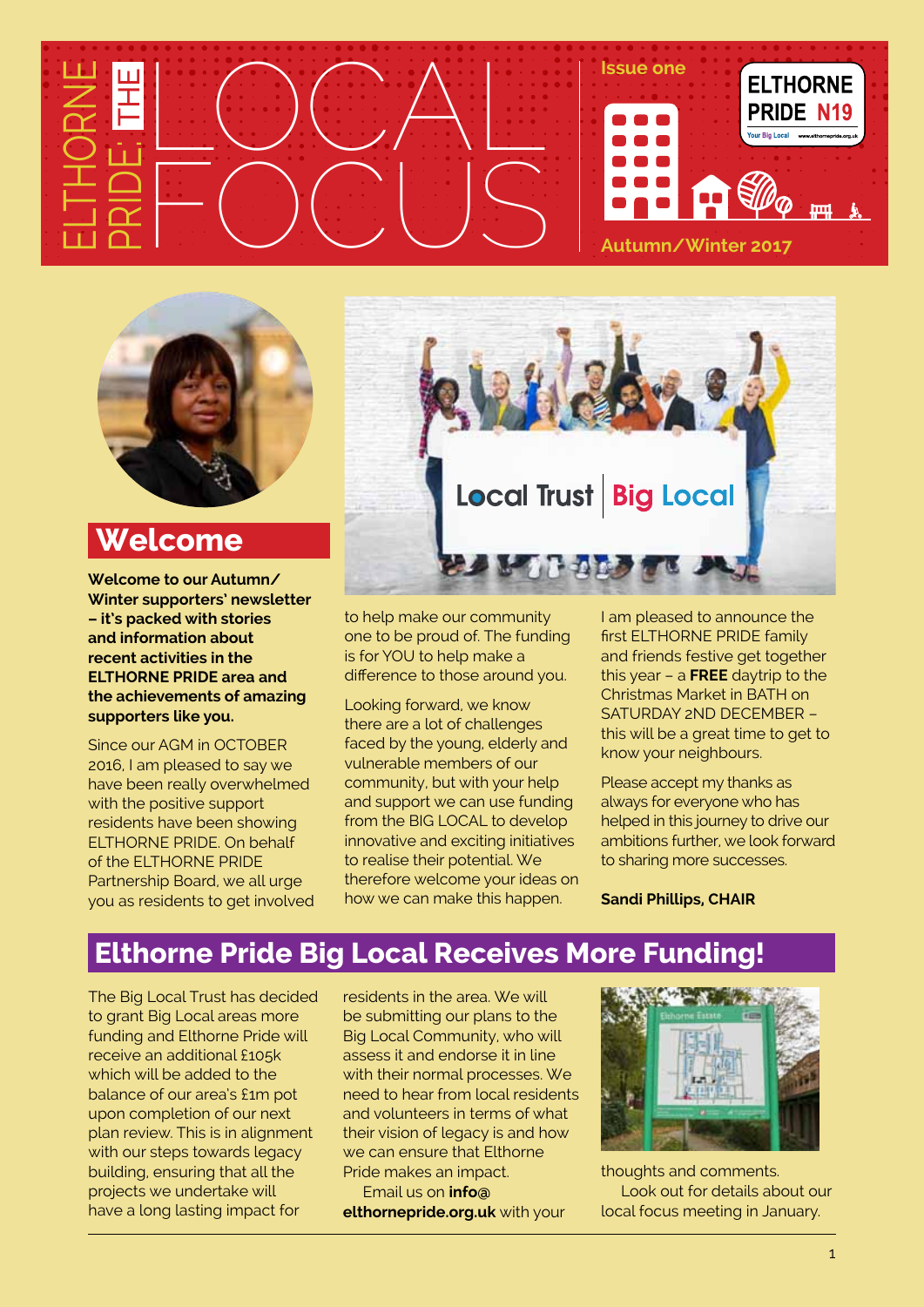# **The Creative Art of Elthorne Pride**

It's been a busy year for the Handicraft group, with crafts such as Shibori dyeing, jewellery enamelling, silk painting and ceramics with Living Space Art School. We rounded the programme off with our annual Handicraft Exhibition, showcasing all the hard work and wonderful creations made throughout the year by local residents. Each week we see more new members joining, and have already started our new programme that will run from September 2017 – September 2018. This will have some new highlights, such as bead looming, stone carving and batik, and of course some old favourites like sewing, knitting and jewellery making.

We'd like to thank all the local residents (our artists!) for their continued

enthusiasm and creativity, our partnered organisations and our tireless volunteers. We are always looking for new crafts to get into, and new volunteers – especially local people with a talent!

The Handicraft Group is part of the Lifestyle Tuesdays initiative, it runs every Tuesday 11am - 1pm in the Café at Caxton House Community Centre.





## **Big local**

**Look out for leaflets coming down your way**

**With news of live events any day;**

**How to get funding, start a new scheme;**

**Turn thoughts into action and fulful your dream;**

**Whether it's fretwork, art or pottery,**

**The moneys there from the national lottery**

**Tired of going along a groove?**

**Welcome a new day and make things move.**

**Watch out on your block for dates and meetings**

**Good luck in your efforts – fraternal greetings**

**Tim Bleach (big local resident)**





## **EnterprisingElthorne**

We recently launched Elthorne in the Market, an initiative with Archway Market, which aims to help get business ideas off the ground with free advice and grants. Do you have a business idea that you want to launch? Do you make things that you think you could sell? If you are a resident who is interested in starting your own business or you simply have an idea that you want to get off the ground don't hesitate to get in touch. Email **[info@elthornepride.org.uk](mailto:info@elthornepride.org.uk)**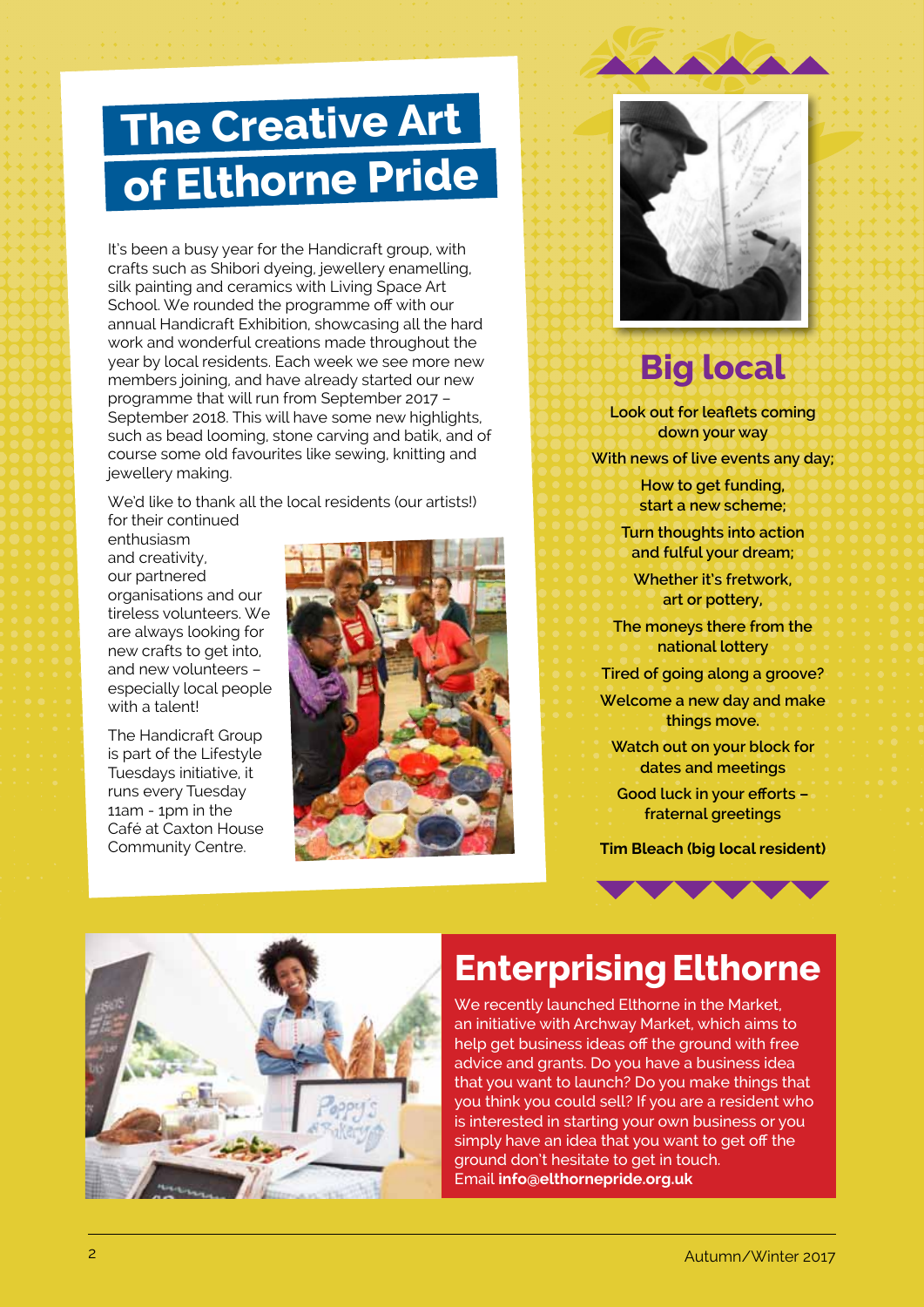

# **Valuing Volunteers Offline!**

Members of Elthorne Pride attended the Offline Festival organised by Project Dirt between the 15 -17 Sep 2017. The Offline Festival is a 3 day event designed to "unearth the power of community" through hands-on learning, skill-building, epic stories, friends-forlife, friends-for-life & tools for accelerated personal growth! It was a great event which made an impact on one of our core themes of "Valuing Volunteers".



Octopus Communities hosted their second Pop Up Park beside St John's Way on the Elthorne Estate on a beautiful sunny morning in September. The team offered their Sow to Go kits - small cartons that carry two take-away soup containers which can be sown with herbs, salad leaves and edible flowers to take away. There was a herbalist there who had things to taste: hibiscus and ginger tea, sweet-potato flapjacks and parsley and rocket pesto, as well as generally telling people about herbs and their magical properties and lavender bags were made with the children. The new garden at Partington Close was also discussed, it has been planted up with some ferns and shrubs as a temporary measure to make it look attractive, but over time these will be moved to the periphery of the garden, to improve its appearance but also to free up the beds to enable the community to grow food, herbs and flowers. We know that Elthorne Pride residents are keen to garden so they will be given the opportunity to join a gardening club soon. **[www.octopuscommunities.org.uk](http://www.octopuscommunities.org.uk)**



© A. M.McConnell

A. M.McConnell